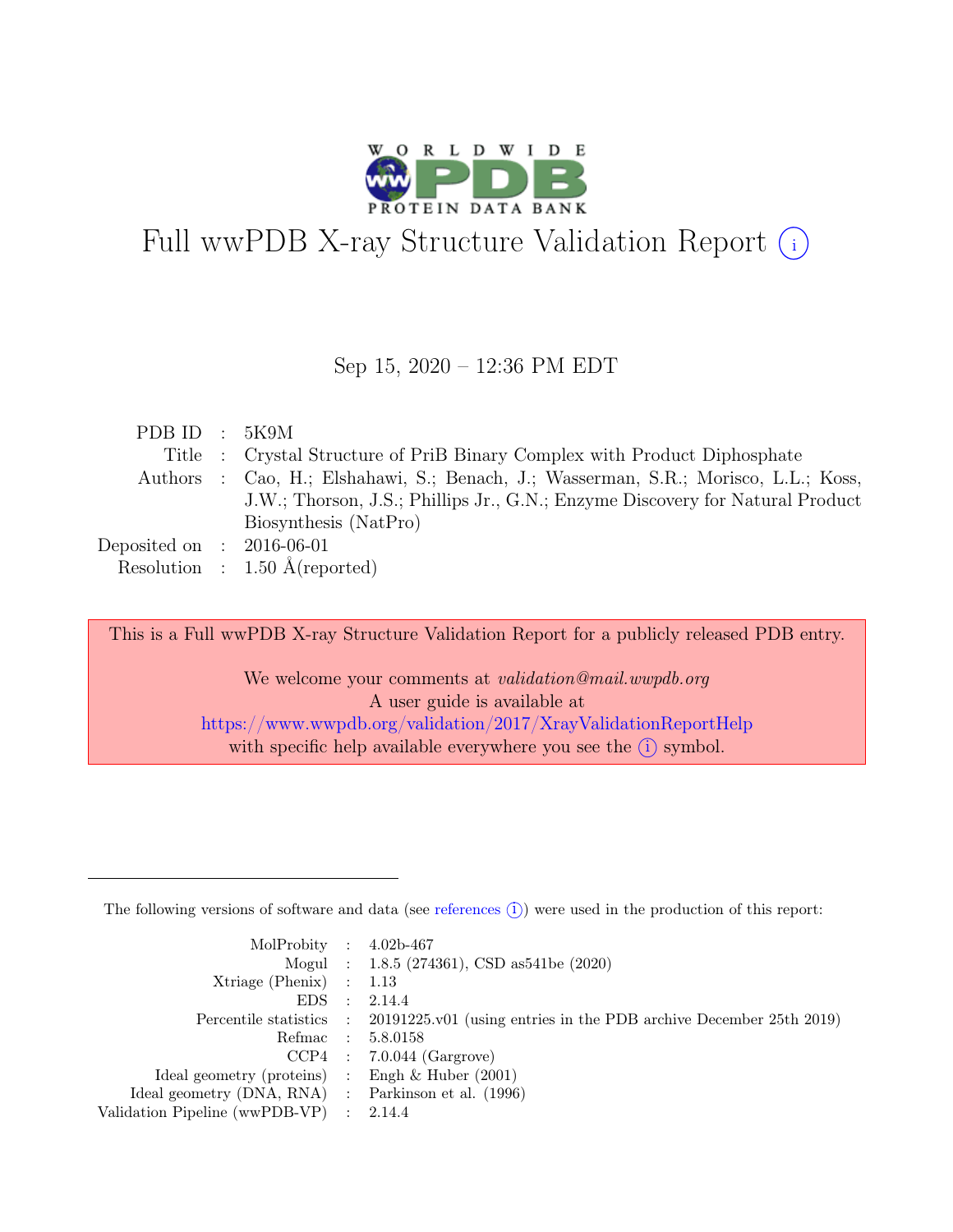## 1 Overall quality at a glance  $(i)$

The following experimental techniques were used to determine the structure: X-RAY DIFFRACTION

The reported resolution of this entry is 1.50 Å.

Percentile scores (ranging between 0-100) for global validation metrics of the entry are shown in the following graphic. The table shows the number of entries on which the scores are based.



| Metric                | Whole archive<br>$(\#Entries)$ | Similar resolution<br>$(\#\text{Entries}, \, \text{resolution range}(\text{\AA}))$ |
|-----------------------|--------------------------------|------------------------------------------------------------------------------------|
| $R_{free}$            | 130704                         | $2936(1.50-1.50)$                                                                  |
| Clashscore            | 141614                         | $3144(1.50-1.50)$                                                                  |
| Ramachandran outliers | 138981                         | $3066(1.50-1.50)$                                                                  |
| Sidechain outliers    | 138945                         | $3064(1.50-1.50)$                                                                  |
| RSRZ outliers         | 127900                         | 2884 (1.50-1.50)                                                                   |

The table below summarises the geometric issues observed across the polymeric chains and their fit to the electron density. The red, orange, yellow and green segments on the lower bar indicate the fraction of residues that contain outliers for  $\geq$ =3, 2, 1 and 0 types of geometric quality criteria respectively. A grey segment represents the fraction of residues that are not modelled. The numeric value for each fraction is indicated below the corresponding segment, with a dot representing fractions <=5% The upper red bar (where present) indicates the fraction of residues that have poor fit to the electron density. The numeric value is given above the bar.

| Mol | $\sim$ 1<br>hain! | Length            | Quality of chain |    |     |  |  |  |  |
|-----|-------------------|-------------------|------------------|----|-----|--|--|--|--|
|     |                   |                   | 3%               |    |     |  |  |  |  |
| ∸   | . .               | $A \cap F$<br>4U5 | 80%              | 8% | 13% |  |  |  |  |

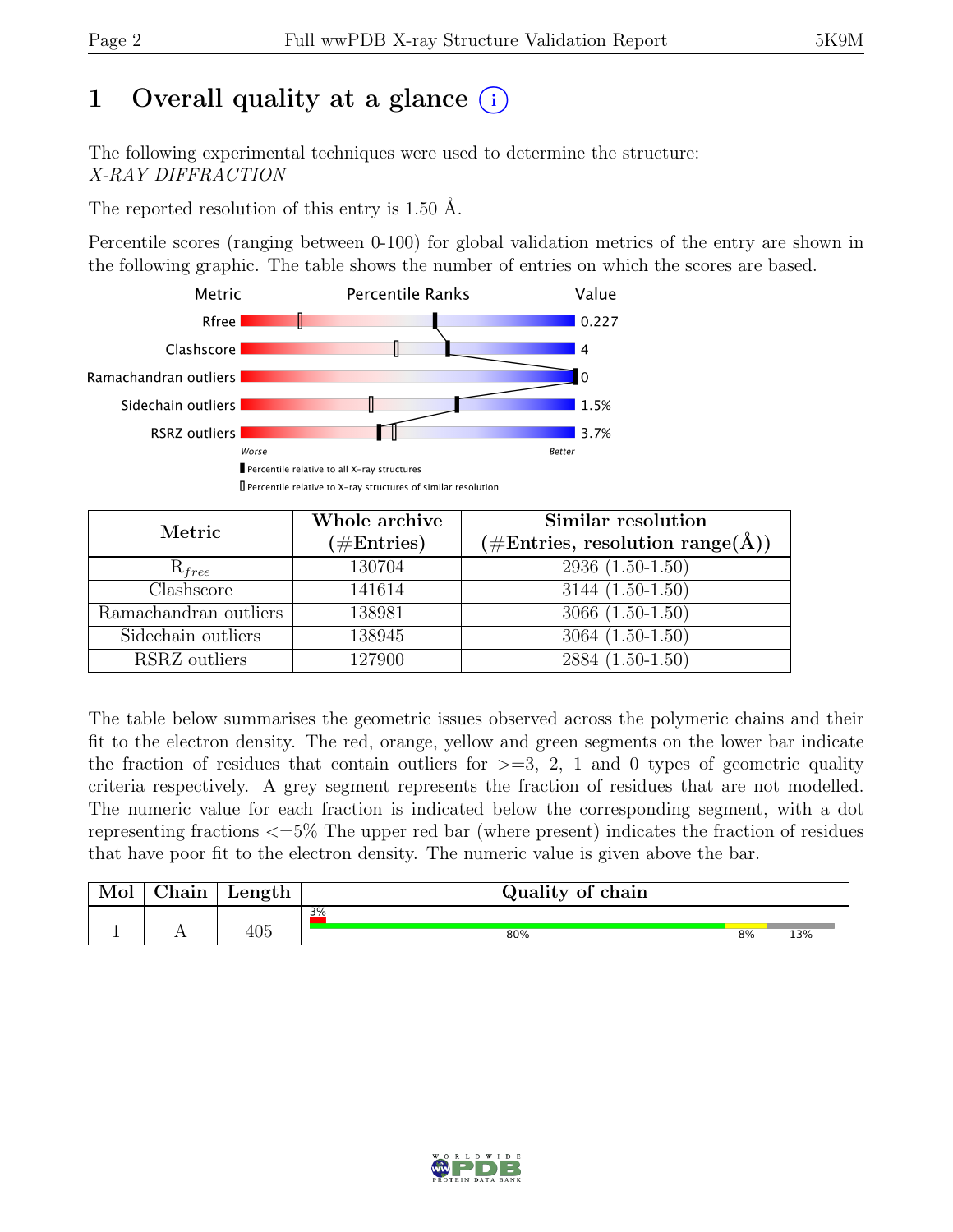## 2 Entry composition  $(i)$

There are 4 unique types of molecules in this entry. The entry contains 6045 atoms, of which 2789 are hydrogens and 0 are deuteriums.

In the tables below, the ZeroOcc column contains the number of atoms modelled with zero occupancy, the AltConf column contains the number of residues with at least one atom in alternate conformation and the Trace column contains the number of residues modelled with at most 2 atoms.

• Molecule 1 is a protein called PriB Prenyltransferase.

| Mol | Chain | Residues | $\rm{Atoms}$  |  |           |     |     | $ZeroOcc \   \ AltConf \   \ Trace \  $ |  |  |
|-----|-------|----------|---------------|--|-----------|-----|-----|-----------------------------------------|--|--|
|     |       | 353      | Total<br>5590 |  | 1758 2777 | 516 | 529 |                                         |  |  |

• Molecule 2 is PYROPHOSPHATE 2- (three-letter code: POP) (formula:  $H_2O_7P_2$ ).



|  | Mol   Chain   Residues | Atoms   |  |  | ZeroOcc   AltConf |  |
|--|------------------------|---------|--|--|-------------------|--|
|  |                        | Total O |  |  |                   |  |

• Molecule 3 is 2-AMINO-2-HYDROXYMETHYL-PROPANE-1,3-DIOL (three-letter code: TRS) (formula:  $C_4H_{12}NO_3$ ).

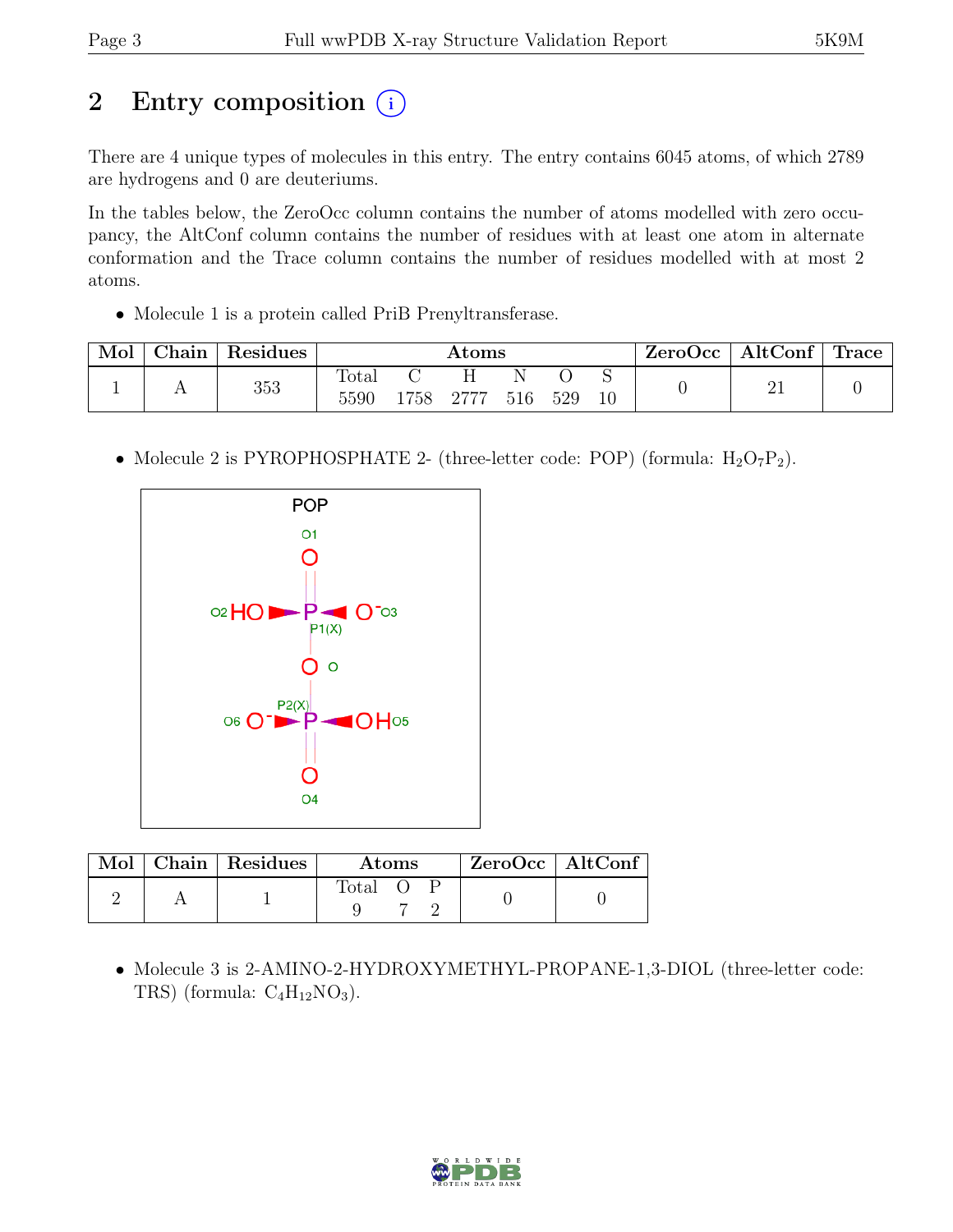

| $\mod$ $\blacksquare$ | Chain Residues | Atoms     |  |      |  | ZeroOcc   AltConf |  |  |
|-----------------------|----------------|-----------|--|------|--|-------------------|--|--|
|                       |                | Total C H |  |      |  |                   |  |  |
|                       |                |           |  | 4 12 |  |                   |  |  |

 $\bullet\,$  Molecule 4 is water.

|  | Mol   Chain   Residues | <b>Atoms</b> | $\vert$ ZeroOcc $\vert$ AltConf $\vert$ |  |
|--|------------------------|--------------|-----------------------------------------|--|
|  | 426                    | Total<br>426 |                                         |  |

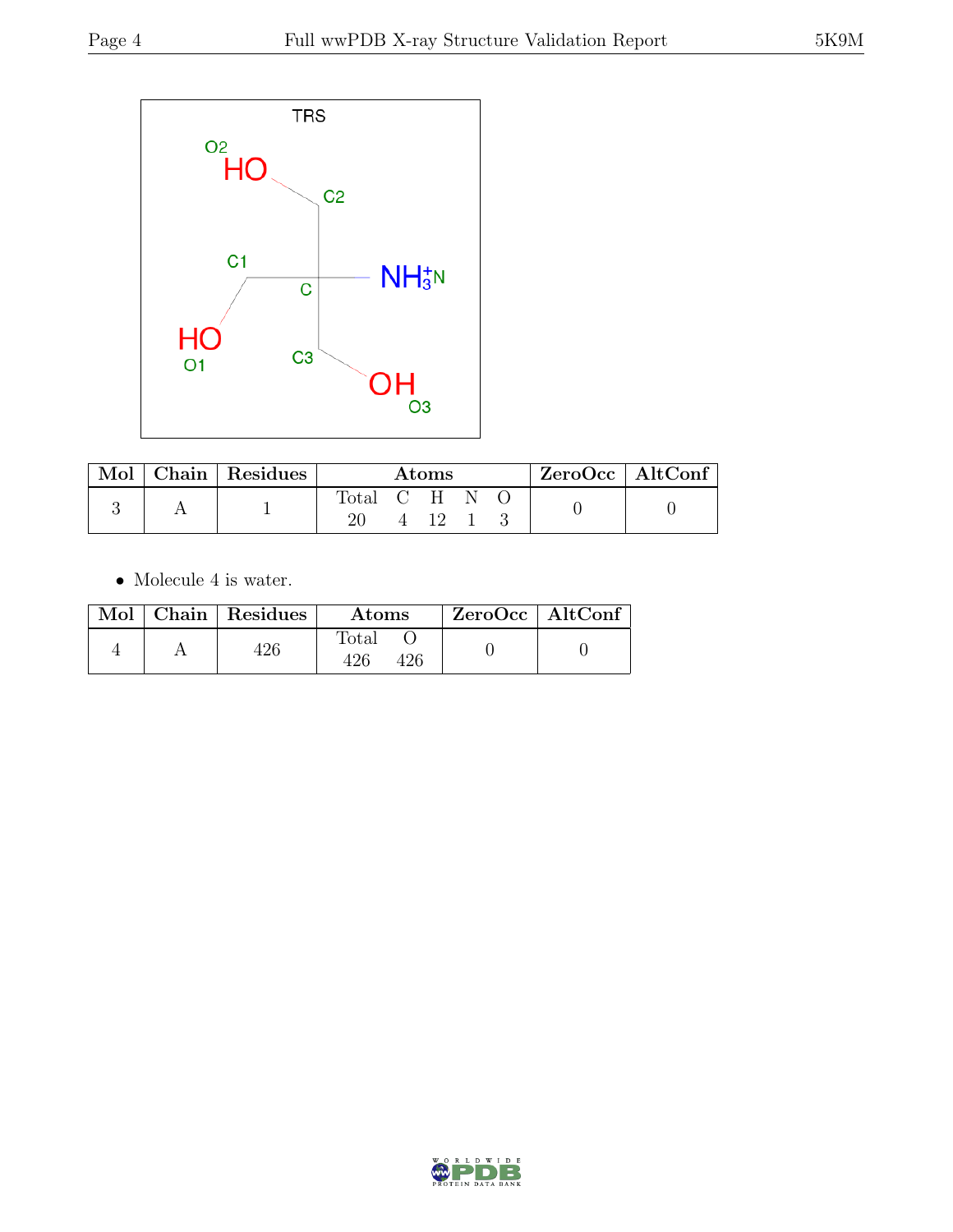## 3 Residue-property plots  $(i)$

These plots are drawn for all protein, RNA, DNA and oligosaccharide chains in the entry. The first graphic for a chain summarises the proportions of the various outlier classes displayed in the second graphic. The second graphic shows the sequence view annotated by issues in geometry and electron density. Residues are color-coded according to the number of geometric quality criteria for which they contain at least one outlier:  $green = 0$ , yellow  $= 1$ , orange  $= 2$  and red  $= 3$  or more. A red dot above a residue indicates a poor fit to the electron density (RSRZ > 2). Stretches of 2 or more consecutive residues without any outlier are shown as a green connector. Residues present in the sample, but not in the model, are shown in grey.



• Molecule 1: PriB Prenyltransferase

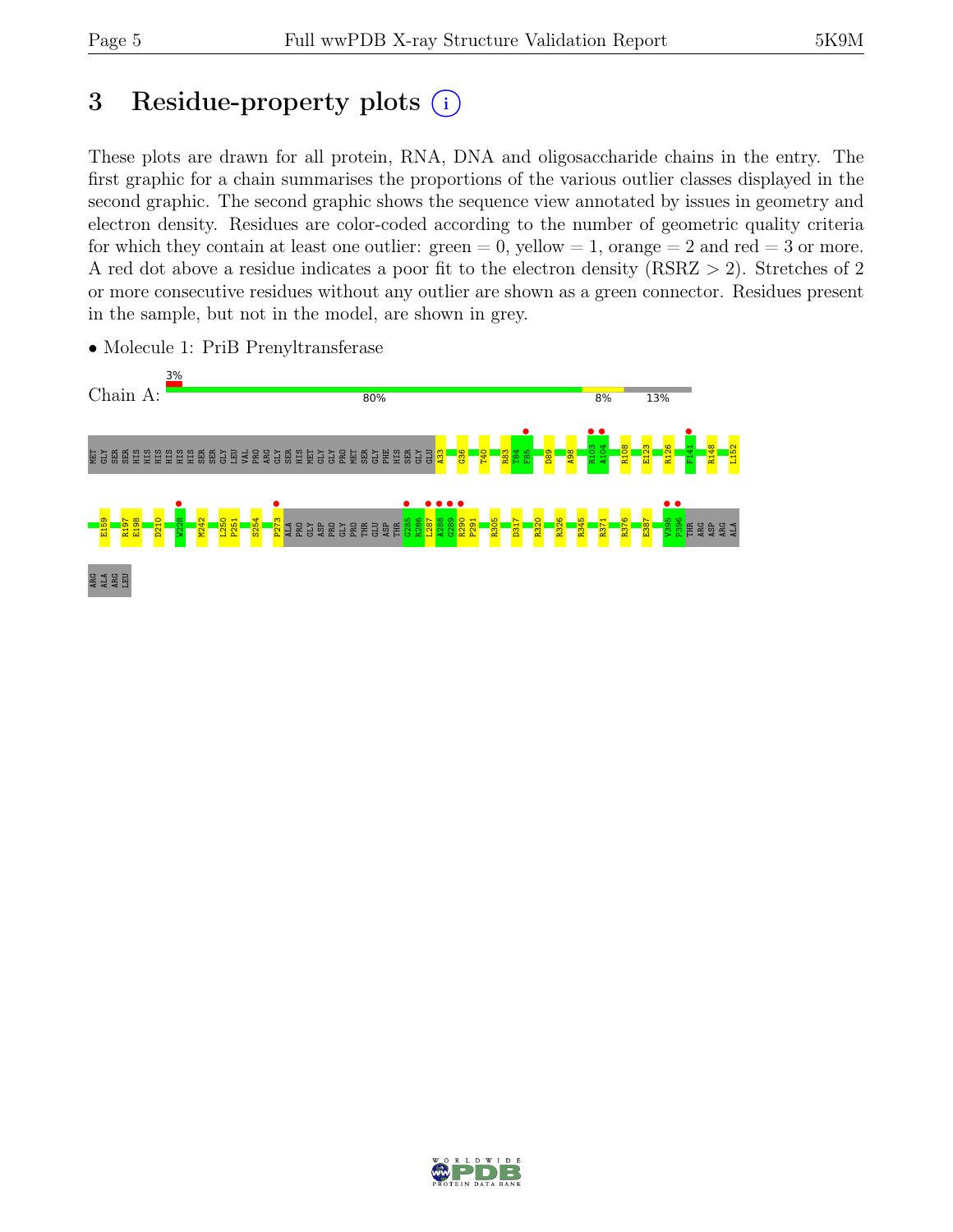## 4 Data and refinement statistics  $(i)$

| Property                                                             | Value                                           | <b>Source</b>  |
|----------------------------------------------------------------------|-------------------------------------------------|----------------|
| Space group                                                          | P 2 21 21                                       | Depositor      |
| Cell constants                                                       | $83.02\text{\AA}$<br>41.73Å<br>95.30Å           |                |
| a, b, c, $\alpha$ , $\beta$ , $\gamma$                               | $90.00^\circ$<br>$90.00^\circ$<br>$90.00^\circ$ | Depositor      |
| Resolution $(A)$                                                     | 38.22<br>1.50                                   | Depositor      |
|                                                                      | 62.60<br>1.50<br>$\equiv$                       | <b>EDS</b>     |
| % Data completeness                                                  | $99.0 (38.22 - 1.50)$                           | Depositor      |
| (in resolution range)                                                | 87.0 (62.60-1.50)                               | <b>EDS</b>     |
| $R_{merge}$                                                          | 0.14                                            | Depositor      |
| $\mathrm{R}_{sym}$                                                   | (Not available)                                 | Depositor      |
| $\langle I/\sigma(I) \rangle^{-1}$                                   | $0.64$ (at 1.50Å)                               | Xtriage        |
| Refinement program                                                   | PHENIX 1.10 2155                                | Depositor      |
|                                                                      | 0.194<br>0.227<br>$\ddot{\phantom{a}}$          | Depositor      |
| $R, R_{free}$                                                        | 0.195<br>0.227<br>$\mathcal{L}$                 | DCC            |
| $R_{free}$ test set                                                  | 1630 reflections $(3.05\%)$                     | wwPDB-VP       |
| Wilson B-factor $(A^2)$                                              | 14.0                                            | Xtriage        |
| Anisotropy                                                           | 0.587                                           | Xtriage        |
| Bulk solvent $k_{sol}(e/\mathring{A}^3)$ , $B_{sol}(\mathring{A}^2)$ | 0.40, 44.9                                      | <b>EDS</b>     |
| L-test for twinning <sup>2</sup>                                     | $< L >$ = 0.46, $< L^2 >$ = 0.29                | <b>Xtriage</b> |
| Estimated twinning fraction                                          | No twinning to report.                          | Xtriage        |
| $F_o, F_c$ correlation                                               | 0.96                                            | <b>EDS</b>     |
| Total number of atoms                                                | 6045                                            | wwPDB-VP       |
| Average B, all atoms $(A^2)$                                         | 27.0                                            | wwPDB-VP       |

Xtriage's analysis on translational NCS is as follows: The largest off-origin peak in the Patterson function is 5.44% of the height of the origin peak. No significant pseudotranslation is detected.

<sup>&</sup>lt;sup>2</sup>Theoretical values of  $\langle |L| \rangle$ ,  $\langle L^2 \rangle$  for acentric reflections are 0.5, 0.333 respectively for untwinned datasets, and 0.375, 0.2 for perfectly twinned datasets.



<span id="page-5-1"></span><span id="page-5-0"></span><sup>1</sup> Intensities estimated from amplitudes.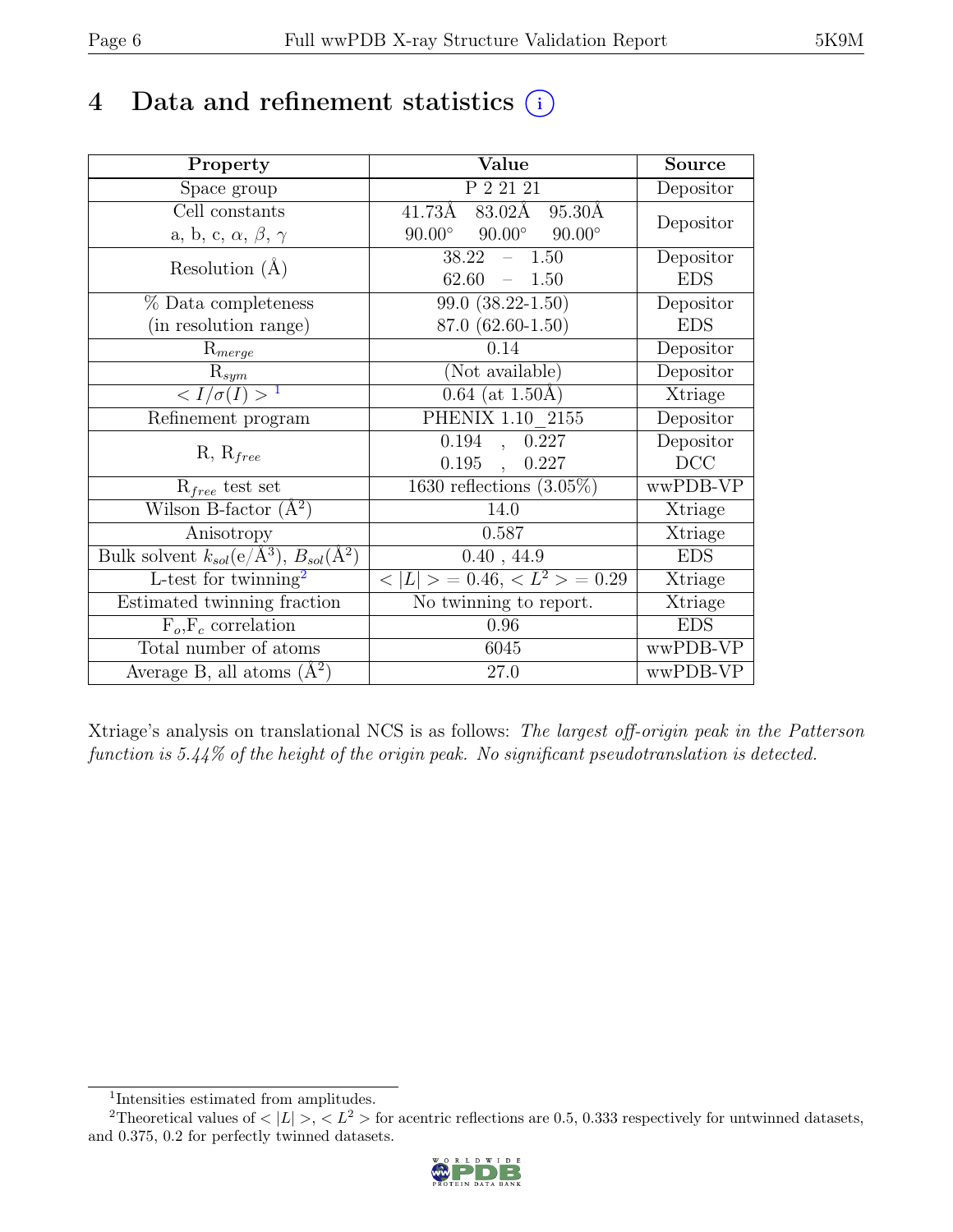## 5 Model quality  $(i)$

### 5.1 Standard geometry  $(i)$

Bond lengths and bond angles in the following residue types are not validated in this section: TRS, POP

The Z score for a bond length (or angle) is the number of standard deviations the observed value is removed from the expected value. A bond length (or angle) with  $|Z| > 5$  is considered an outlier worth inspection. RMSZ is the root-mean-square of all Z scores of the bond lengths (or angles).

| $Mol$   Chain $\overline{\phantom{a}}$ |      | Bond lengths                    | Bond angles |        |  |
|----------------------------------------|------|---------------------------------|-------------|--------|--|
|                                        |      | RMSZ $ #Z  > 5$ RMSZ $ #Z  > 5$ |             |        |  |
|                                        | 0.28 | 0/2895                          | 0.51        | 0/3943 |  |

There are no bond length outliers.

There are no bond angle outliers.

There are no chirality outliers.

There are no planarity outliers.

#### 5.2 Too-close contacts  $(i)$

In the following table, the Non-H and H(model) columns list the number of non-hydrogen atoms and hydrogen atoms in the chain respectively. The H(added) column lists the number of hydrogen atoms added and optimized by MolProbity. The Clashes column lists the number of clashes within the asymmetric unit, whereas Symm-Clashes lists symmetry related clashes.

|  |      | Mol   Chain   Non-H   H(model)   H(added) |      |    | Clashes   Symm-Clashes |
|--|------|-------------------------------------------|------|----|------------------------|
|  | 2813 | 2777                                      | 2743 | 25 |                        |
|  |      |                                           |      |    |                        |
|  |      |                                           |      |    |                        |
|  | 426  |                                           |      |    |                        |
|  | 3256 | 2789                                      | 2755 | 25 |                        |

The all-atom clashscore is defined as the number of clashes found per 1000 atoms (including hydrogen atoms). The all-atom clashscore for this structure is 4.

All (25) close contacts within the same asymmetric unit are listed below, sorted by their clash magnitude.

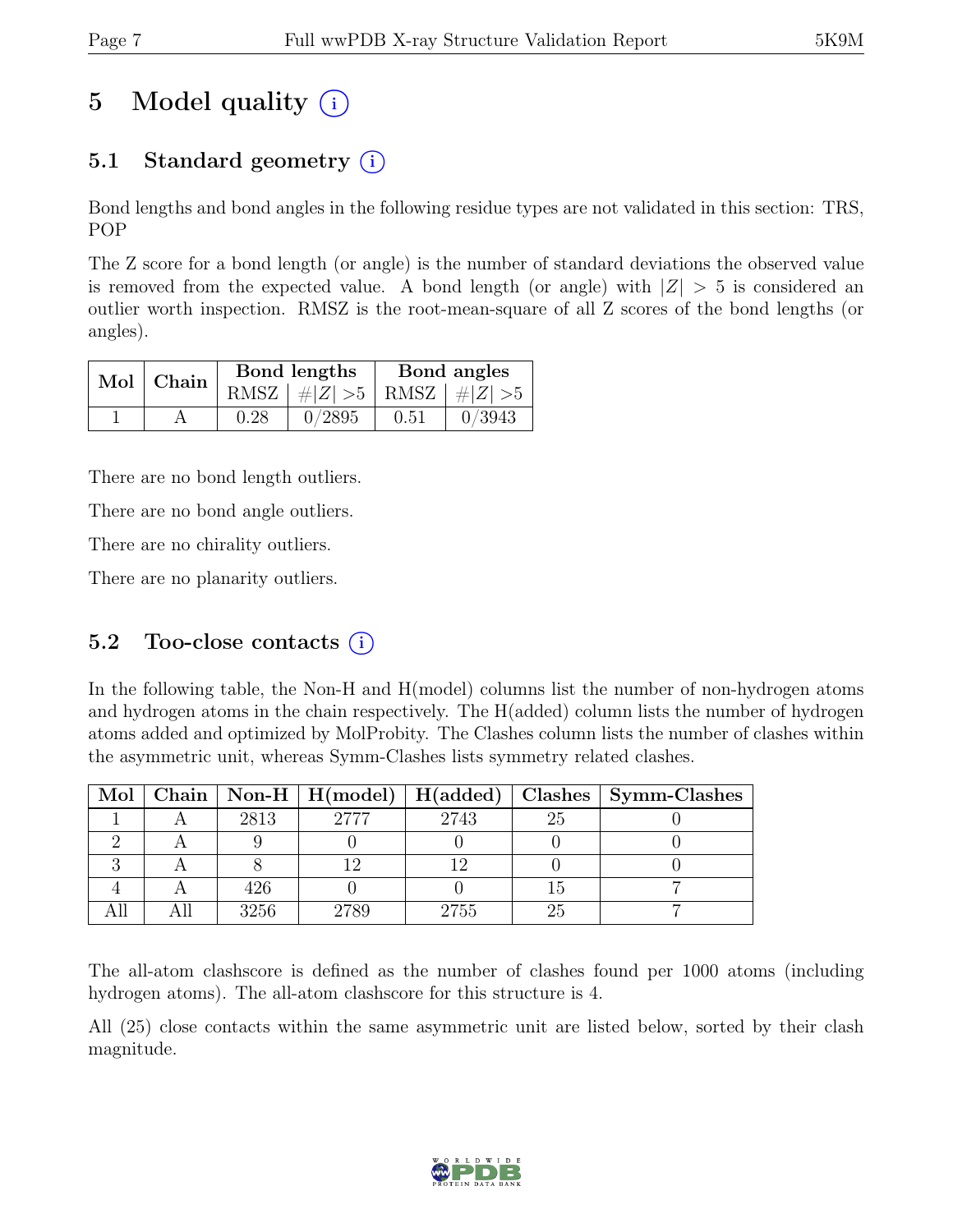| Atom-1                                | Atom-2                       | Interatomic      | Clash         |
|---------------------------------------|------------------------------|------------------|---------------|
|                                       |                              | distance $(\AA)$ | overlap $(A)$ |
| 1: A:287: LEU:O                       | 4:A:601:HOH:O                | 1.87             | 0.91          |
| 1:A:198:GLU:OE1                       | 4:A:602:HOH:O                | 1.94             | 0.84          |
| 1:A:159:GLU:OE1                       | 4:A:603:HOH:O                | 1.97             | 0.80          |
| 1:A:242:MET:N                         | 4:A:604:HOH:O                | 2.16             | 0.78          |
| 1:A:33:ALA:N                          | 4:A:605:HOH:O                | 2.19             | 0.74          |
| 1:A:371[A]:ARG:NH2                    | 4:A:611:HOH:O                | 2.31             | 0.63          |
| 1:A:98:ALA:HB1                        | 1:A:376:ARG:HD2              | 1.85             | 0.58          |
| 1: A:320:ARG:NH2                      | 4: A:620: HOH:O              | 2.40             | $0.54\,$      |
| 1:A:345:ARG:NH2                       | 4:A:624:HOH:O                | 2.42             | 0.53          |
| $1:A:\overline{254[A]:\text{SER:CB}}$ | 1:A:305[A]:ARG:HH12          | 2.22             | 0.52          |
| 1:A:123:GLU:OE1                       | 1:A:126:ARG:NH1              | 2.38             | 0.49          |
| 1:A:152:LEU:HD11                      | $1:A:198:GLU:H\overline{G3}$ | 1.94             | 0.49          |
| 1: A:250:LEU: N                       | 1:A:251:PRO:CD               | 2.76             | 0.48          |
| 1: A: 123: GLU: OE2                   | 4:A:607:HOH:O                | 2.21             | 0.45          |
| 1:A:197[A]:ARG:NH2                    | 1:A:210:ASP:OD1              | 2.49             | 0.45          |
| 1:A:291:PRO:HA                        | 4:A:601:HOH:O                | 2.17             | 0.44          |
| $1:A:126:ARG:\overline{\text{NH2}}$   | 4: A:640:HOH:O               | 2.51             | 0.44          |
| 1:A:290:ARG:HG3                       | 1:A:317:ASP:CB               | 2.48             | 0.43          |
| 1:A:89:ASP:HB2                        | 1:A:387:GLU:HG2              | 2.00             | 0.43          |
| 1: A:36: GLY:O                        | 1:A:40[B]:THR:HG23           | 2.18             | 0.43          |
| 1:A:290:ARG:NH2                       | 4: A:639:HOH:O               | 2.51             | 0.43          |
| 1:A:273:PRO:O                         | 4:A:608:HOH:O                | 2.21             | 0.42          |
| 1:A:287:LEU:HB2                       | 4:A:604:HOH:O                | 2.19             | 0.42          |
| 1:A:290:ARG:HG3                       | 1:A:317:ASP:CG               | 2.40             | 0.42          |
| 1:A:305[B]:ARG:NE                     | 4:A:647:HOH:O                | 2.54             | 0.41          |

All (7) symmetry-related close contacts are listed below. The label for Atom-2 includes the symmetry operator and encoded unit-cell translations to be applied.

| Atom-1             | Atom-2                    | Interatomic<br>distance $(A)$ | Clash<br>overlap $(\AA)$ |
|--------------------|---------------------------|-------------------------------|--------------------------|
| 4: A: 1017: HOH: O | 4:A:1019:HOH:O[1]<br>455  | 2.00                          | 0.20                     |
| 4: A:830: HOH:O    | 4: A:974: HOH:O[1]<br>655 | 2.06                          | 0.14                     |
| 4:A:973:HOH:O      | 4:A:1001:HOH:O[1]<br>455  | 2.07                          | 0.13                     |
| 4:A:848:HOH:O      | 4:A:902:HOH:O[3 657]      | 2.11                          | 0.09                     |
| 4:A:829:HOH:O      | 4: A:843:HOH:O[1]<br>455  | 2.15                          | 0.05                     |
| 4:A:936:HOH:O      | 4: A:965: HOH:O[3]<br>557 | 2.17                          | 0.03                     |
| 4:A:785:HOH:O      | 4: A:866: HOH:O[3]<br>547 | 2.19                          | 0.01                     |

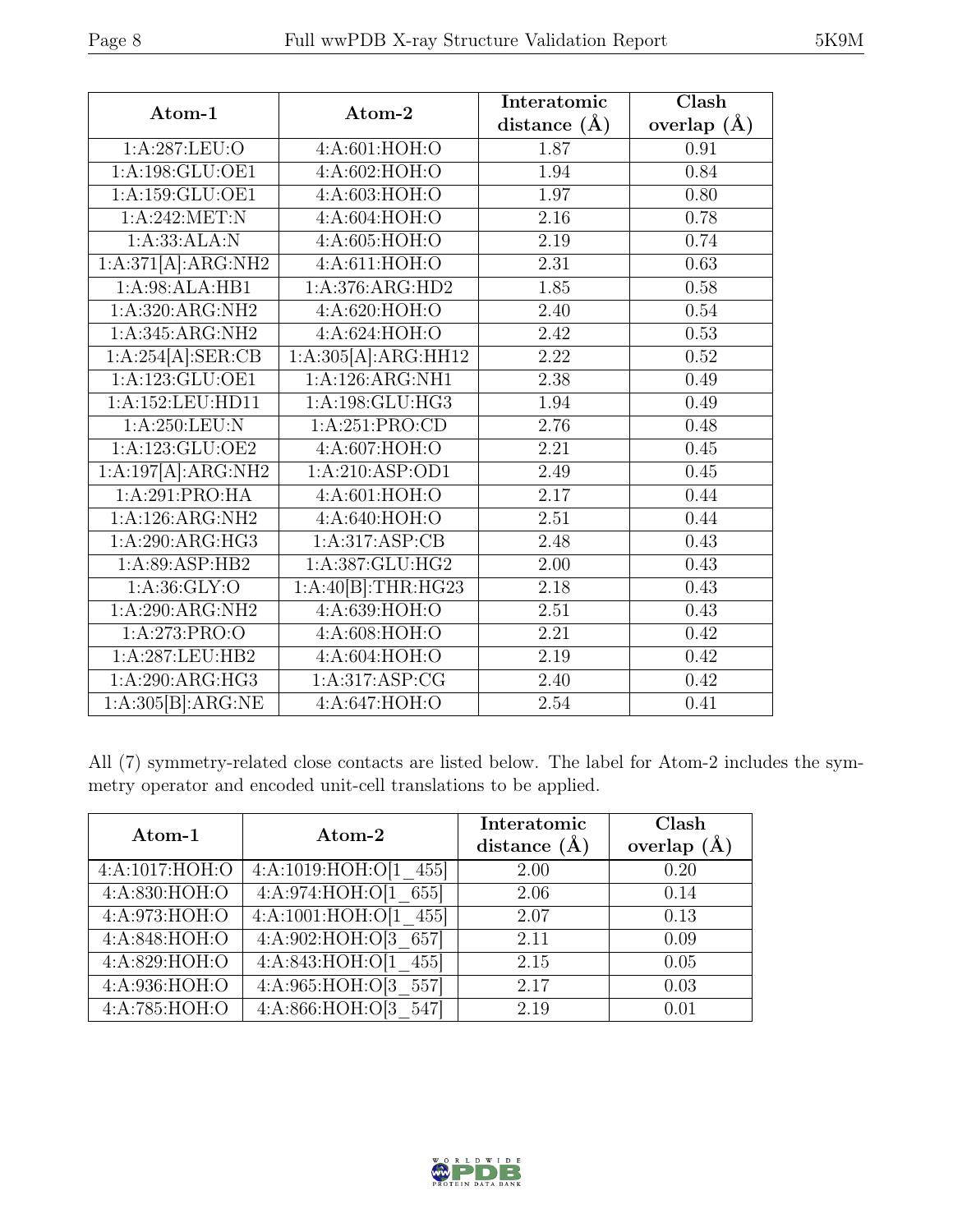#### 5.3 Torsion angles (i)

#### 5.3.1 Protein backbone  $(i)$

In the following table, the Percentiles column shows the percent Ramachandran outliers of the chain as a percentile score with respect to all X-ray entries followed by that with respect to entries of similar resolution.

The Analysed column shows the number of residues for which the backbone conformation was analysed, and the total number of residues.

| $\vert$ Mol $\vert$ Chain $\vert$ | Analysed                              |  | Favoured   Allowed   Outliers   Percentiles |  |
|-----------------------------------|---------------------------------------|--|---------------------------------------------|--|
|                                   | $370/405 (91\%)$   365 (99%)   5 (1%) |  | $\vert$ 100 100 $\vert$                     |  |

There are no Ramachandran outliers to report.

#### 5.3.2 Protein side chains  $(i)$

In the following table, the Percentiles column shows the percent sidechain outliers of the chain as a percentile score with respect to all X-ray entries followed by that with respect to entries of similar resolution.

The Analysed column shows the number of residues for which the sidechain conformation was analysed, and the total number of residues.

| $\vert$ Mol $\vert$ Chain $\vert$ | Analysed                                          |  | Rotameric   Outliers   Percentiles |  |
|-----------------------------------|---------------------------------------------------|--|------------------------------------|--|
|                                   | $294/316 (93\%)$   290 (99\%)   4 (1\%)   67   42 |  |                                    |  |

All (4) residues with a non-rotameric sidechain are listed below:

| Mol | Chain | Res | <b>Type</b> |
|-----|-------|-----|-------------|
|     |       | 83  | $\rm{ARG}$  |
|     |       | 108 | $\rm{ARG}$  |
|     |       | 148 | $\rm{ARG}$  |
|     |       | 326 | ${\rm ARG}$ |

Some sidechains can be flipped to improve hydrogen bonding and reduce clashes. There are no such sidechains identified.

#### 5.3.3 RNA  $(i)$

There are no RNA molecules in this entry.

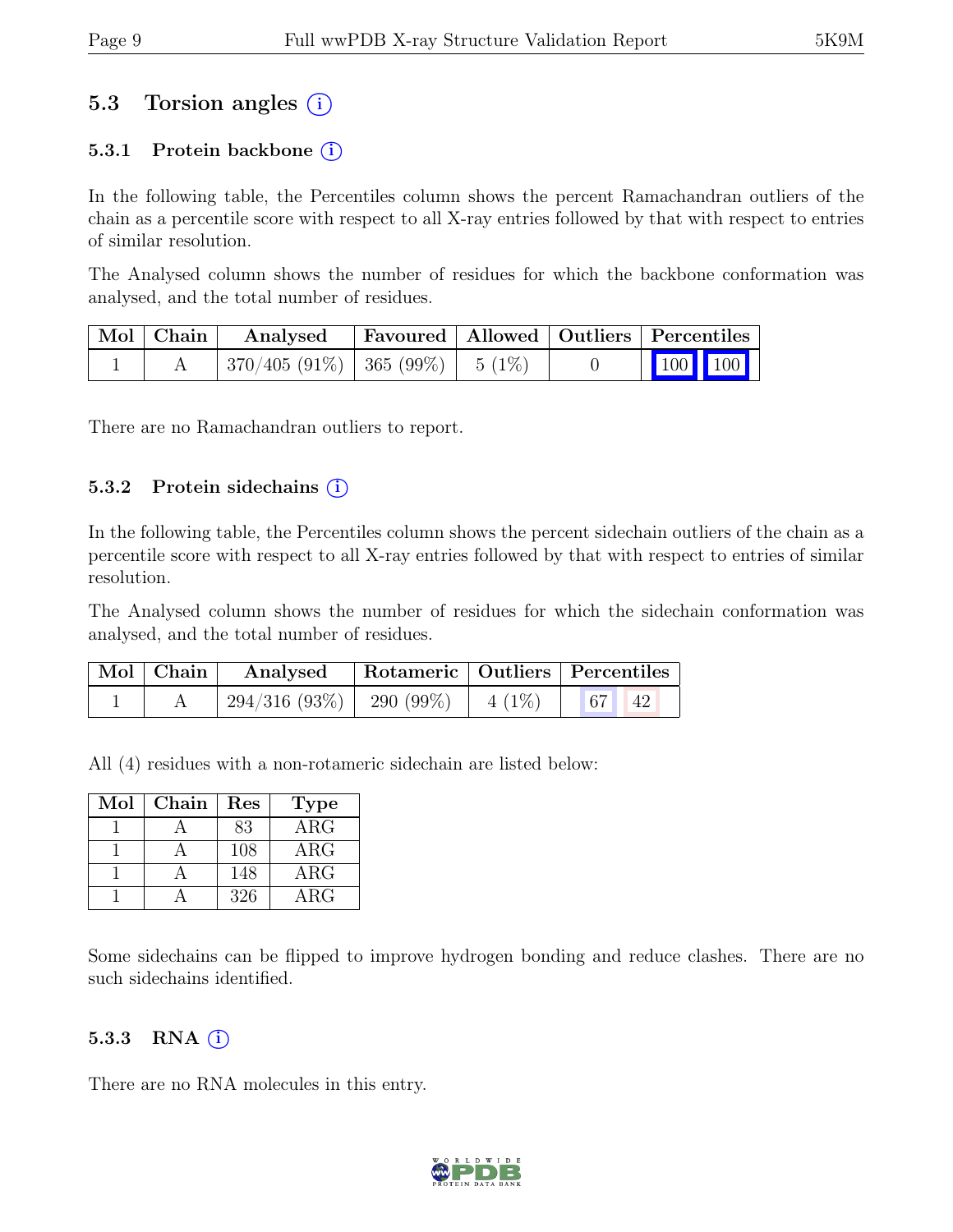#### 5.4 Non-standard residues in protein, DNA, RNA chains (i)

There are no non-standard protein/DNA/RNA residues in this entry.

#### 5.5 Carbohydrates  $(i)$

There are no monosaccharides in this entry.

#### 5.6 Ligand geometry  $(i)$

2 ligands are modelled in this entry.

In the following table, the Counts columns list the number of bonds (or angles) for which Mogul statistics could be retrieved, the number of bonds (or angles) that are observed in the model and the number of bonds (or angles) that are defined in the Chemical Component Dictionary. The Link column lists molecule types, if any, to which the group is linked. The Z score for a bond length (or angle) is the number of standard deviations the observed value is removed from the expected value. A bond length (or angle) with  $|Z| > 2$  is considered an outlier worth inspection. RMSZ is the root-mean-square of all Z scores of the bond lengths (or angles).

| Mol |             | Chain | Link |                          | Bond lengths |              |     | Bond angles |      |   |
|-----|-------------|-------|------|--------------------------|--------------|--------------|-----|-------------|------|---|
|     | <b>Type</b> |       | Res  |                          | Counts -     | <b>RMSZ</b>  | # Z | Counts      | RMSZ | Z |
| ◡   | <b>TRS</b>  | A     | 502  | $\overline{\phantom{0}}$ |              | $0.36\,$     |     | 9,9,9       | 0.67 |   |
|     | POP         |       | 501  | $\overline{\phantom{0}}$ | 6, 8, 8      | $-1$<br>0.71 |     | 13,13,13    | 0.89 |   |

In the following table, the Chirals column lists the number of chiral outliers, the number of chiral centers analysed, the number of these observed in the model and the number defined in the Chemical Component Dictionary. Similar counts are reported in the Torsion and Rings columns. '-' means no outliers of that kind were identified.

|                |     |  | Mol   Type   Chain   Res   Link   Chirals   Torsions   Rings |  |
|----------------|-----|--|--------------------------------------------------------------|--|
| $\mathrm{TRS}$ | 502 |  | 1/9/9/9                                                      |  |
| POP            | 501 |  | 0/6/6/6                                                      |  |

There are no bond length outliers.

There are no bond angle outliers.

There are no chirality outliers.

All (1) torsion outliers are listed below:

| Mol   Chain   Res   Type |  | Atoms        |
|--------------------------|--|--------------|
|                          |  | $C2-C-C3-03$ |

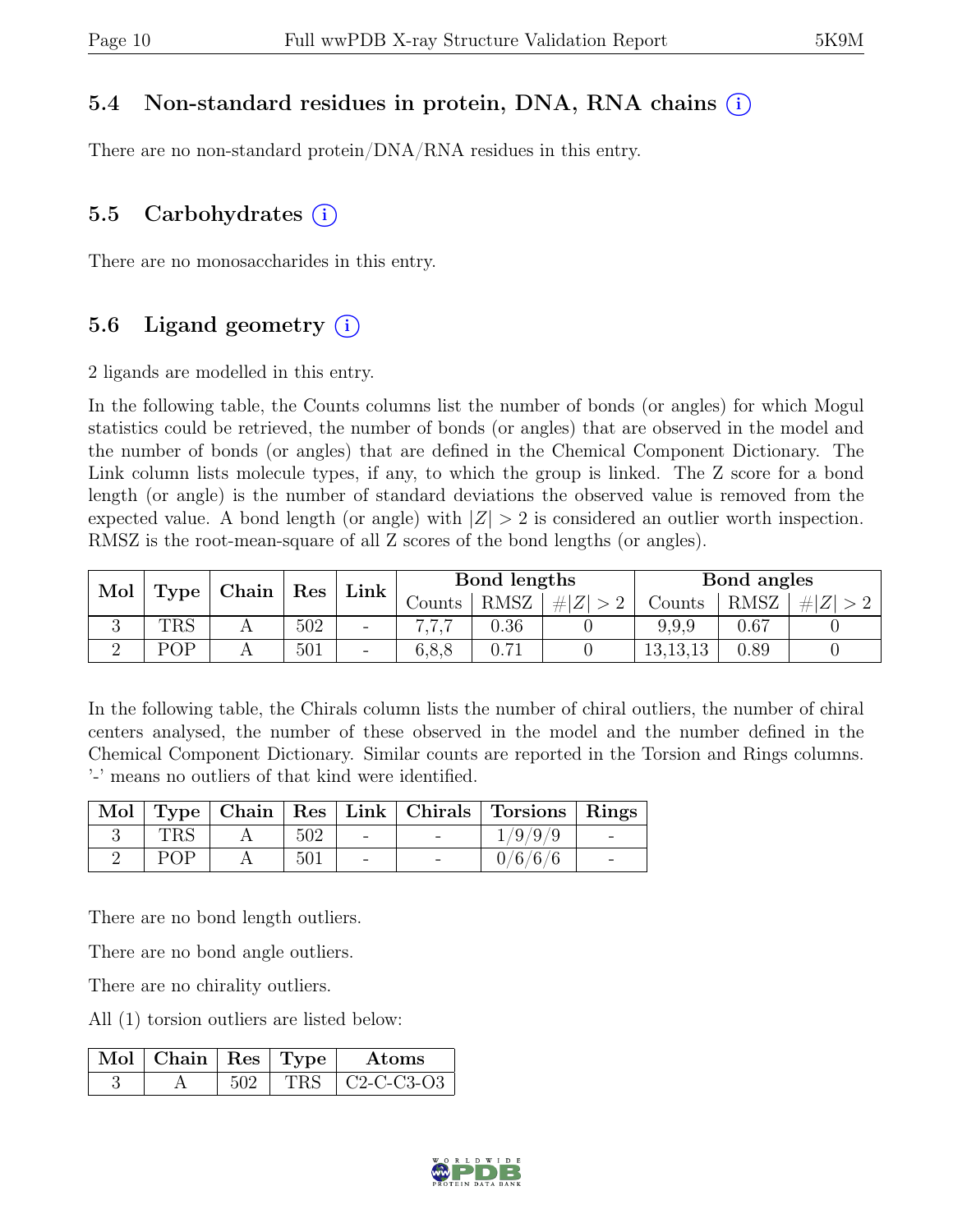There are no ring outliers.

No monomer is involved in short contacts.

#### 5.7 Other polymers (i)

There are no such residues in this entry.

### 5.8 Polymer linkage issues (i)

There are no chain breaks in this entry.

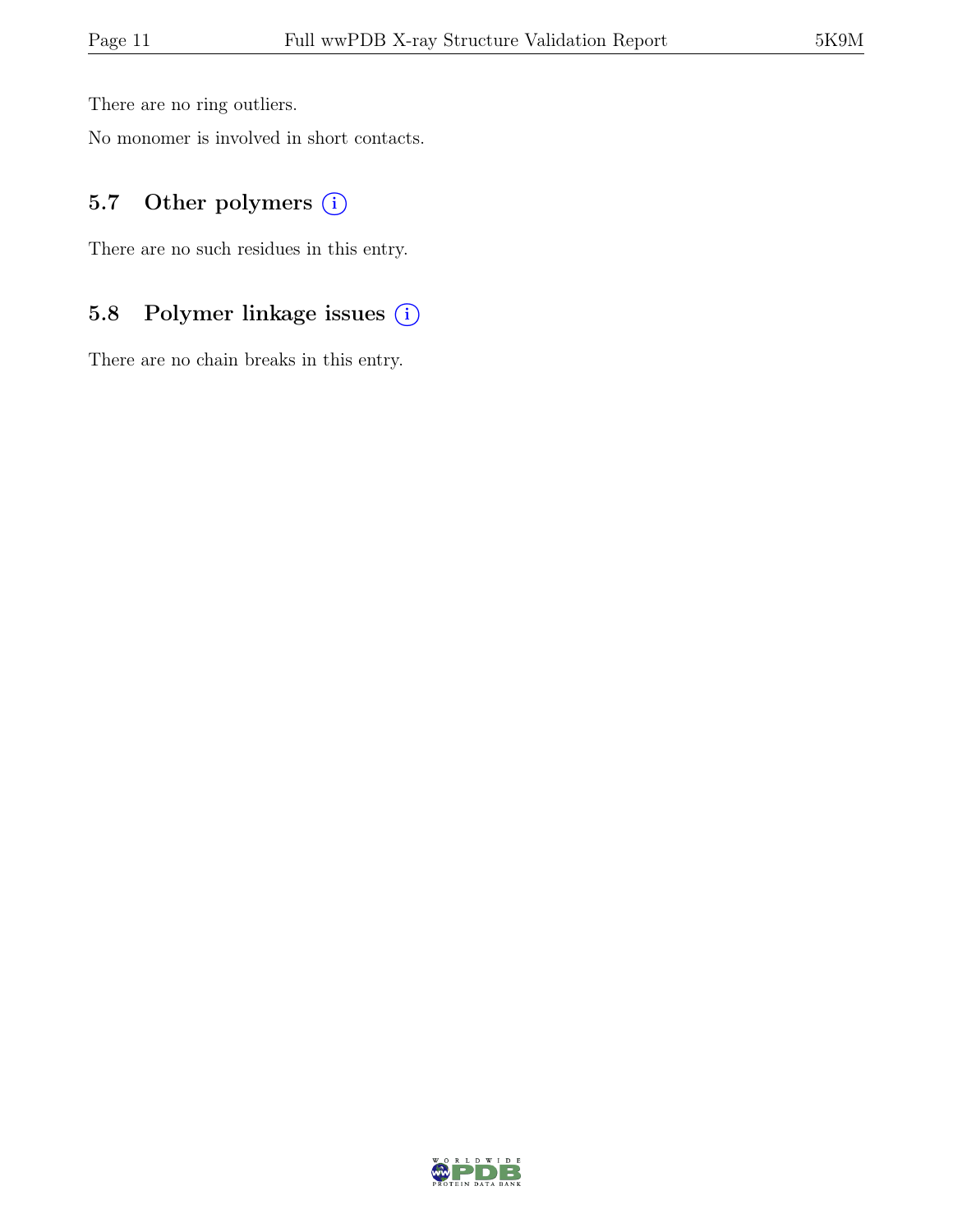## 6 Fit of model and data  $(i)$

### 6.1 Protein, DNA and RNA chains  $(i)$

In the following table, the column labelled ' $\#\text{RSRZ}>2$ ' contains the number (and percentage) of RSRZ outliers, followed by percent RSRZ outliers for the chain as percentile scores relative to all X-ray entries and entries of similar resolution. The OWAB column contains the minimum, median,  $95<sup>th</sup>$  percentile and maximum values of the occupancy-weighted average B-factor per residue. The column labelled 'Q< 0.9' lists the number of (and percentage) of residues with an average occupancy less than 0.9.

| $\mid$ Mol $\mid$ Chain | Analysed $\langle$ <rsrz></rsrz> |      | # $RSRZ>2$                          | $\mid$ OWAB(Å <sup>2</sup> ) $\mid$ Q<0.9 |  |
|-------------------------|----------------------------------|------|-------------------------------------|-------------------------------------------|--|
|                         | 353/405(87%)                     | 0.16 | 13 (3\%)   41   46   12, 22, 41, 61 |                                           |  |

All (13) RSRZ outliers are listed below:

| Mol         | Chain          | Res   | <b>Type</b> | $\operatorname{RSRZ}$ |
|-------------|----------------|-------|-------------|-----------------------|
| 1           | А              | 288   | ALA         | 4.9                   |
| $\mathbf 1$ | A              | 395   | <b>VAL</b>  | 4.8                   |
| 1           | A              | 85[A] | <b>PHE</b>  | 4.1                   |
| 1           | A              | 273   | <b>PRO</b>  | 3.7                   |
| 1           | A              | 396   | <b>PRO</b>  | 3.5                   |
| 1           | A              | 289   | <b>GLY</b>  | 3.4                   |
| 1           | $\overline{A}$ | 285   | <b>GLY</b>  | 2.9                   |
| 1           | A              | 228   | TRP         | 2.8                   |
| $\mathbf 1$ | $\mathbf{A}$   | 287   | LEU         | 2.7                   |
| $\mathbf 1$ | A              | 141   | <b>PHE</b>  | 2.5                   |
| 1           | А              | 104   | ALA         | 2.5                   |
| 1           | $\overline{A}$ | 290   | $\rm{ARG}$  | 2.5                   |
| 1           | А              | 103   | ${\rm ARG}$ | 2.3                   |

### 6.2 Non-standard residues in protein, DNA, RNA chains (i)

There are no non-standard protein/DNA/RNA residues in this entry.

### 6.3 Carbohydrates  $(i)$

There are no monosaccharides in this entry.